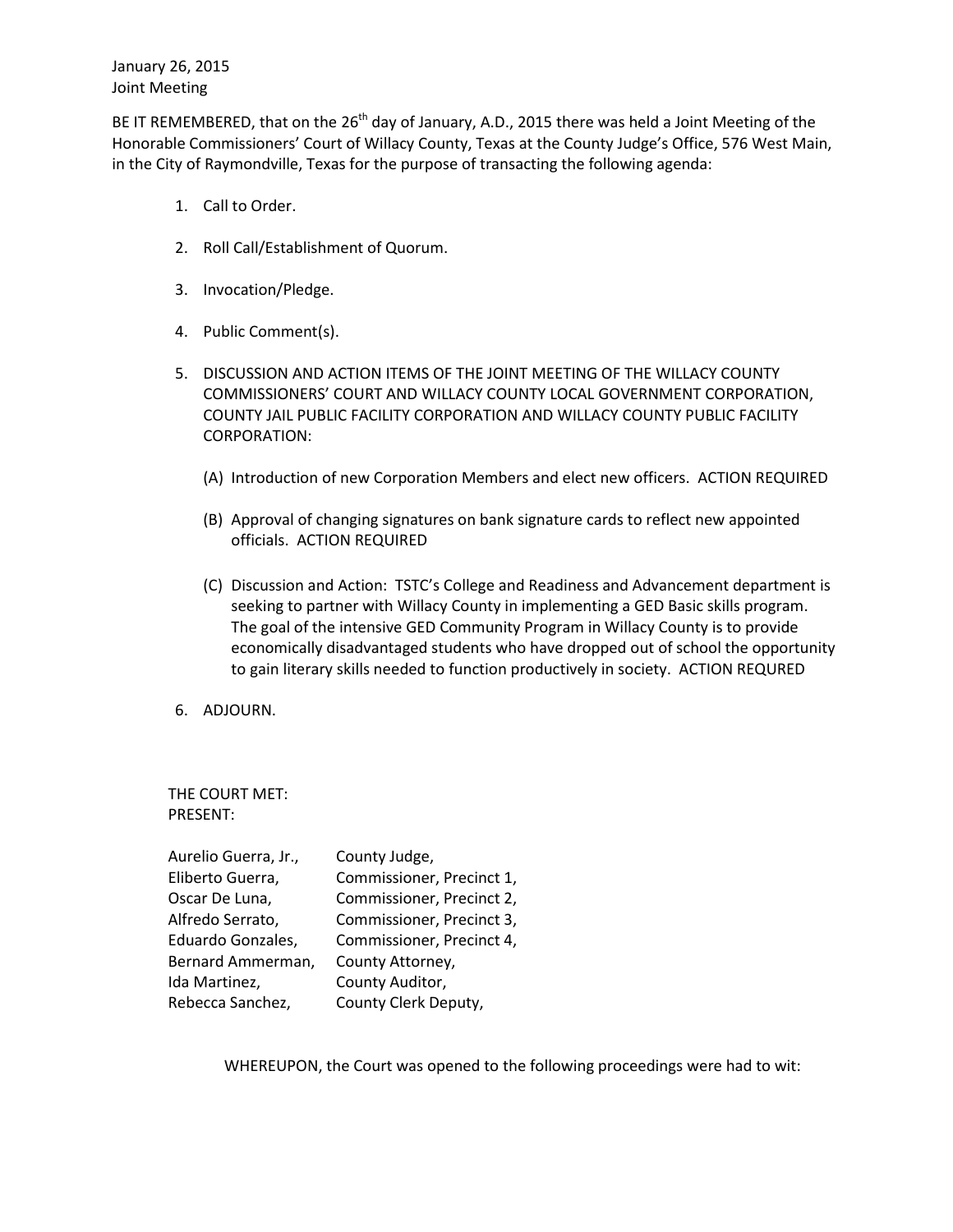PERSONS VISITING THE COURT: Toni Luna

- 1. Call to Order Chairman Aurelio Guerra, Jr.
- 2. Roll Call/Establishment of Quorum All Present
- 3. Invocation Chairman Pledge Commissioner Serrato
- 4. Public Comment(s) None

Agenda # 5 DISCUSSION AND ACTION ITEMS OF THE JOINT MEETING OF THE WILLACY COUNTY COMMISSIONERS' COURT AND WILLACY COUNTY LOCAL GOVERNMENT CORPORATION, COUNTY JAIL PUBLIC FACILITY CORPORATION AND WILLACY COUNTY PUBLIC FACILTIY CORPORATION:

> (A) INTRODUCTION OF NEW CORPORATION MEMBERS AND ELECT NEW OFFICERS

Motion was made by Commissioner Guerra, seconded by Commissioner De Luna for approval of new 2015 officers County Judge, Aurelio Guerra, Jr, President, Commissioner Eduardo Gonzales, Vice President, Commissioners Oscar De Luna and Alfredo Serrato, Board Members and Commissioner Eliberto Guerra, Secretary. Motion was put before the Court by the Chairman. Commissioners Guerra, De Luna, Serrato and Gonzales voting AYE. NAYS NONE. Motion was declared carried.

 (B) APPROVAL OF CHANGING SIGNATURES ON BANK SIGNATURE CARDS TO REFLECT NEW APPOINTED OFFICIALS

Motion was made by Commissioner Gonzales, seconded by Commissioner Serrato for approval for the Chairman and Commissioner De Luna to sign bank signature cards, if appointed officials not available the other Commissioners have authority to sign. Motion was put before the Court by the Chairman. Commissioners Guerra, De Luna, Serrato and Gonzales voting AYE. NAYS NONE. Motion was declared carried.